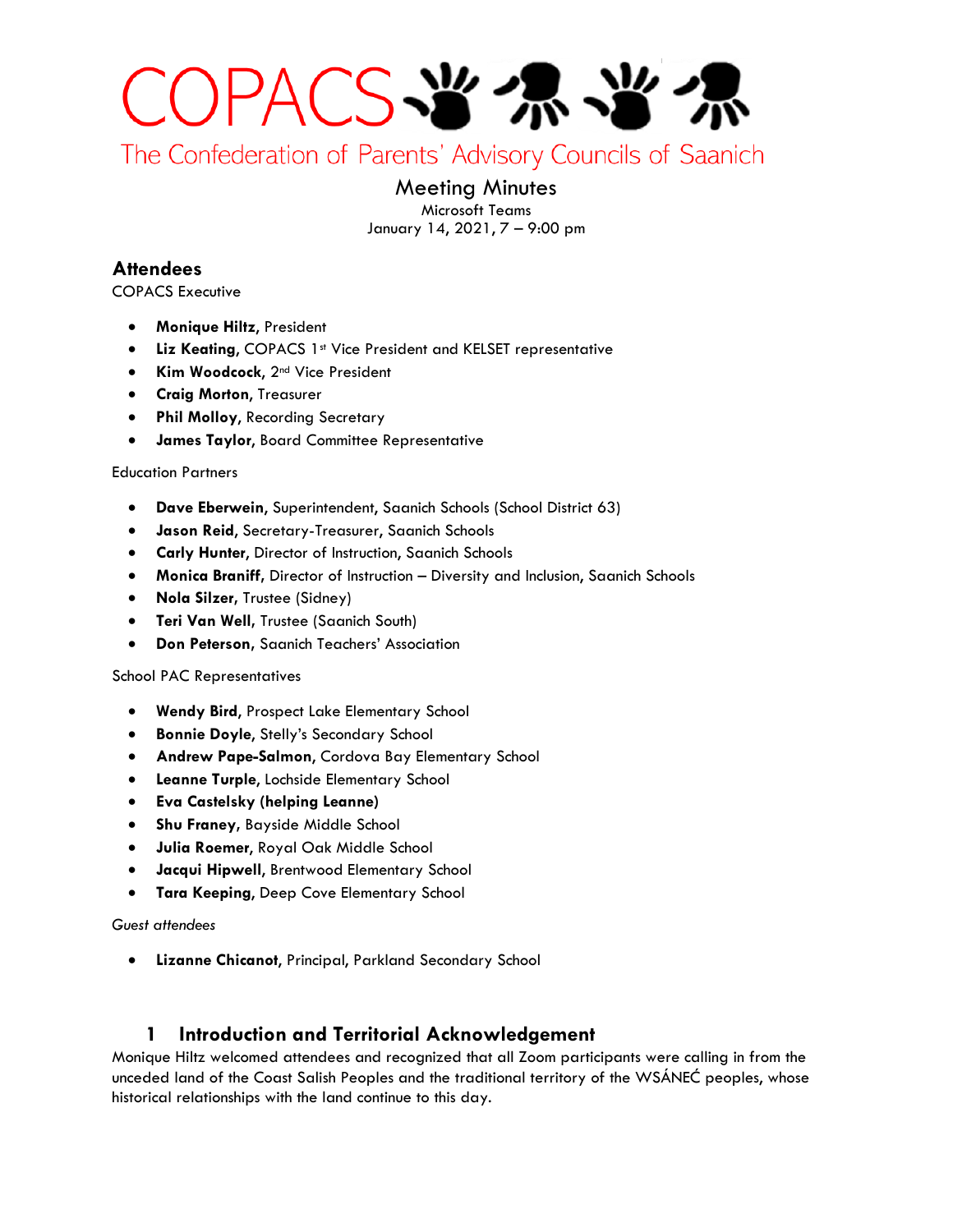## **2 Approval of Agenda**

Motion to approve proposed by: Craig Morton; seconded by: Kim Woodcock. Agenda approved.

## **3 Approval of Last Meeting's Minutes**

Edit required in draft notes: update year of next meeting from "2020" to "2021". Motion to approve revised minutes by: Phil Molloy. Seconded by: Craig Morton. December 2020 meeting minutes are approved pending the noted edit.

## **4 Presentation by Lizanne Chicanot on International Baccalaureate Program at Parkland**

Lizanne Chicanot gave a presentation on the International Baccalaureate (IB) program at Parkland Secondary School [\(http://www.parklandib.ca\)](http://www.parklandib.ca/). The presentation is available to view on the COPACS [website.](https://copacs.sd63.bc.ca/mod/forum/discuss.php?d=235#p241) Key points of the presentation and ensuing discussion are summarized below.

What is the International Baccalaureate program?

*Founded in 1968, the International Baccalaureate® (IB) is a [non-profit educational foundation](http://www.ibo.org/) offering four highly respected programs of international education that develop the intellectual, personal, emotional and social skills needed to live, learn and work in a rapidly globalizing world. Schools must be authorized, by the IB organization, to offer any of the four programs.* Taken from: http://www.parklandib.ca/ib-foundation.html

- The program, which has now been running at Parkland for 4 years, receives students from across the District and occasionally from outside the District, including international students.
- The program's mission is to create a more peaceful world through intercultural understanding.
- The program provides 2 years of accreditation.
- Students qualify for Graduation in British Columbia and therefore graduate with both a Dogwood (the standard BC Certificate of Graduation) and an IB Diploma.
- The program covers Grades 11 and 12, and preparation for the IB program begins in Grades 9 and 10.
- All students learn French, either at 'standard' or 'higher' levels; those who come to the program from a French Immersion background usually take 'higher' French.
- There is an application process (details available on the website), the goal of which is to ensure there is a good match between the student, the student's expectations, and the IB program.
- The school takes in one cohort of IB students per year. One cohort equals approximately 23-30 students.
- Some students take some IB courses and some other courses from Parkland.

## **5 Reports from our Education Partners**

- *5.1 School District*
- 5.1.1 Hot Lunches in SD63

Dave Eberwein addressed the issue of Hot Lunches not being reinstated in SD63 schools. Dave explained that the District is focusing on maintaining COVID vigilance and safety in schools, especially with the rigorous restrictions in place in BC as directed by Dr. Bonnie Henry. Monica Braniff is the liaison for elementary schools in the District.

The District understands the value of Hot Lunches – to build community spirit, offer PACs a fundraising opportunity, and to provide nourishing lunches; however, the District believes now doesn't 'seem' the right time to introduce more people into schools and goes against the spirit of enhanced safety measures imposed by Dr. Henry.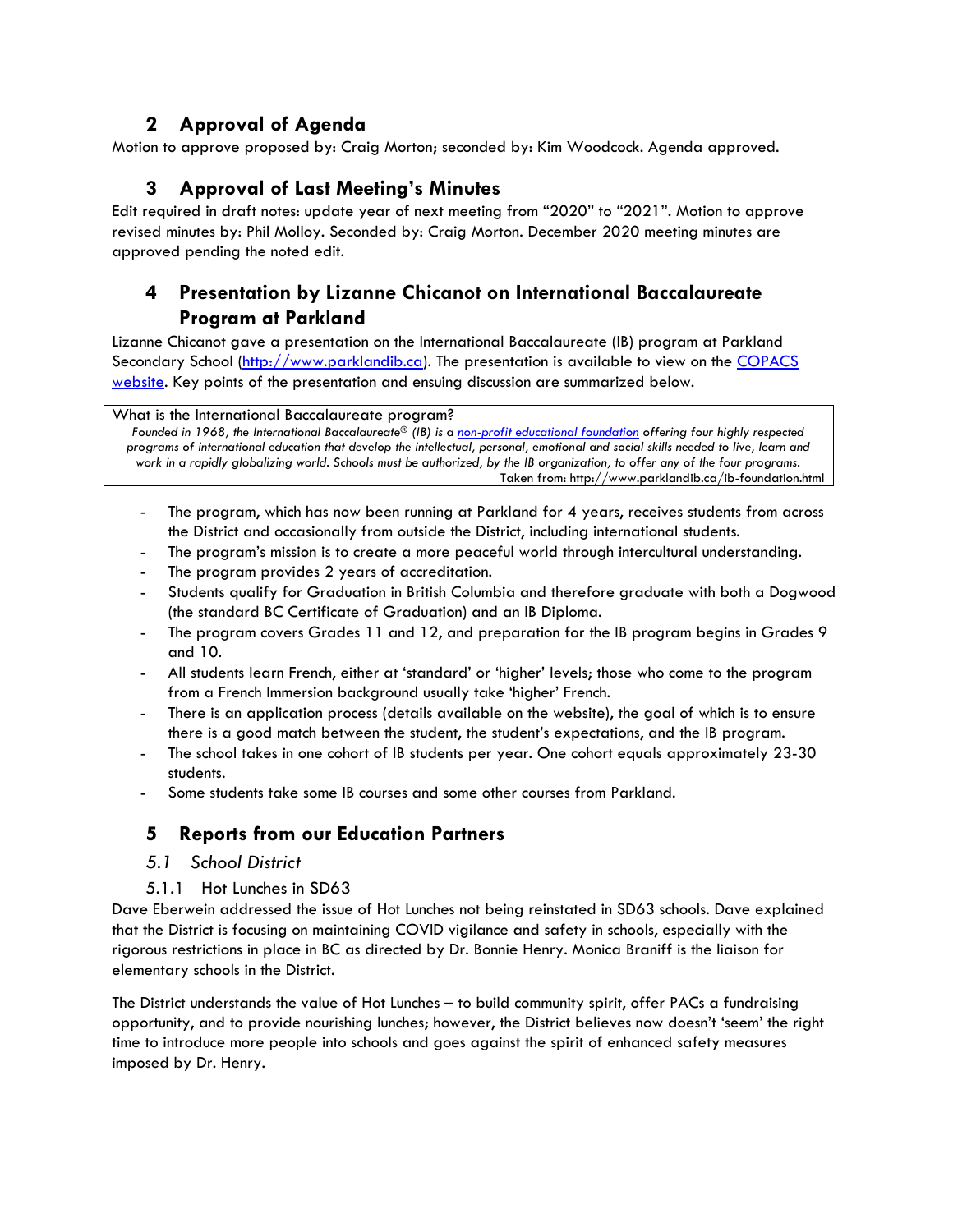Dave stated that this was "not a forever decision", but is a "right now decision" and that PACs should expect to hear soon from their school's Admin on other ways schools can work with PACs on fundraising.

Generally, the District is trying to juggle anxieties over not being strict enough with COVID restrictions at school vs. relaxation of those restrictions. Currently the District receives roughly 10 times more comments from parents raising concerns about COVID complacency than those advocating activities that introduce more COVID risk.

The question was asked, why then are teachers providing in-class pancake day while parents are restricted from providing healthy food for lunches through Hot Lunches in a COVID-friendly manner? Dave agreed this is not in keeping with their consistent messaging and the incident will be investigated.

There was a discussion about activities over Valentines Day and Dave concluded paper products (cards etc.) will be OK since they are deemed low-risk.

#### 5.1.2 Moving Forwards

Dave discussed reflecting on the last year to review what has worked and what could be retained moving forwards into a 'post-COVID' era. Dave gave a few examples of items that could be retained, such as the quarter system, and offering more SIDES-type programs.

### 5.1.3 International Student Arrival

Dave addressed COVID-related concerns regarding the arrival of international students. He reassured attendees that incoming students will comply with all COVID-limitations required for international arrivals. The students have been prepped for all Provincial and Federal requirements. The District is comfortable with the protocols in place.

#### 5.1.4 Questions for Dave Eberwein

*Q: Why don't schools close during power outages – the air circulation goes off; doesn't this present increased COVID risk?*

A: This depends on the specific safety consideration and location. Prospect Lake Elementary School lost power during last week's storm. The expectation was that power would return; in reality it took longer than this expectation. Nevertheless, generators were used to power (and hence light) corridors; and, with regards to air circulation, windows were opened capitalizing on the fair, mild weather that occurred on the day of the power outage. Dave toured the school in the morning and chatted with the Principal and teachers. Overall, there was deemed no increased risk due to COVID. Dave also reminded attendees that there are many schools in the Province that don't have any air ventilation at all.

#### 5.1.5 Upcoming Budget Process

Jason Reid discussed the forthcoming budget planning process. The first budget advisory committee meeting is taking place on January 28<sup>th</sup>. Planning will consider that this year look different to typical years for three reasons:

#### Financial sustainability

- o Over the past year, the District has appropriated reserve funding (on a one-time basis) to pay for additional costs and offset decreased revenue, over and above funding from government, all due to COVID impacts.
- o Financially the District is faring better than initially thought due to remote learning students returning to brick-and-mortar schooling, which is boosting revenue.
- Enrolment uncertainty
	- o The budget planning process is heavily based on enrolment predictions
	- $\circ$  In previous years, it has been possible to forecast enrolment fairly accurately then check/confirm through spring via registration rates. This situation is not the same this year,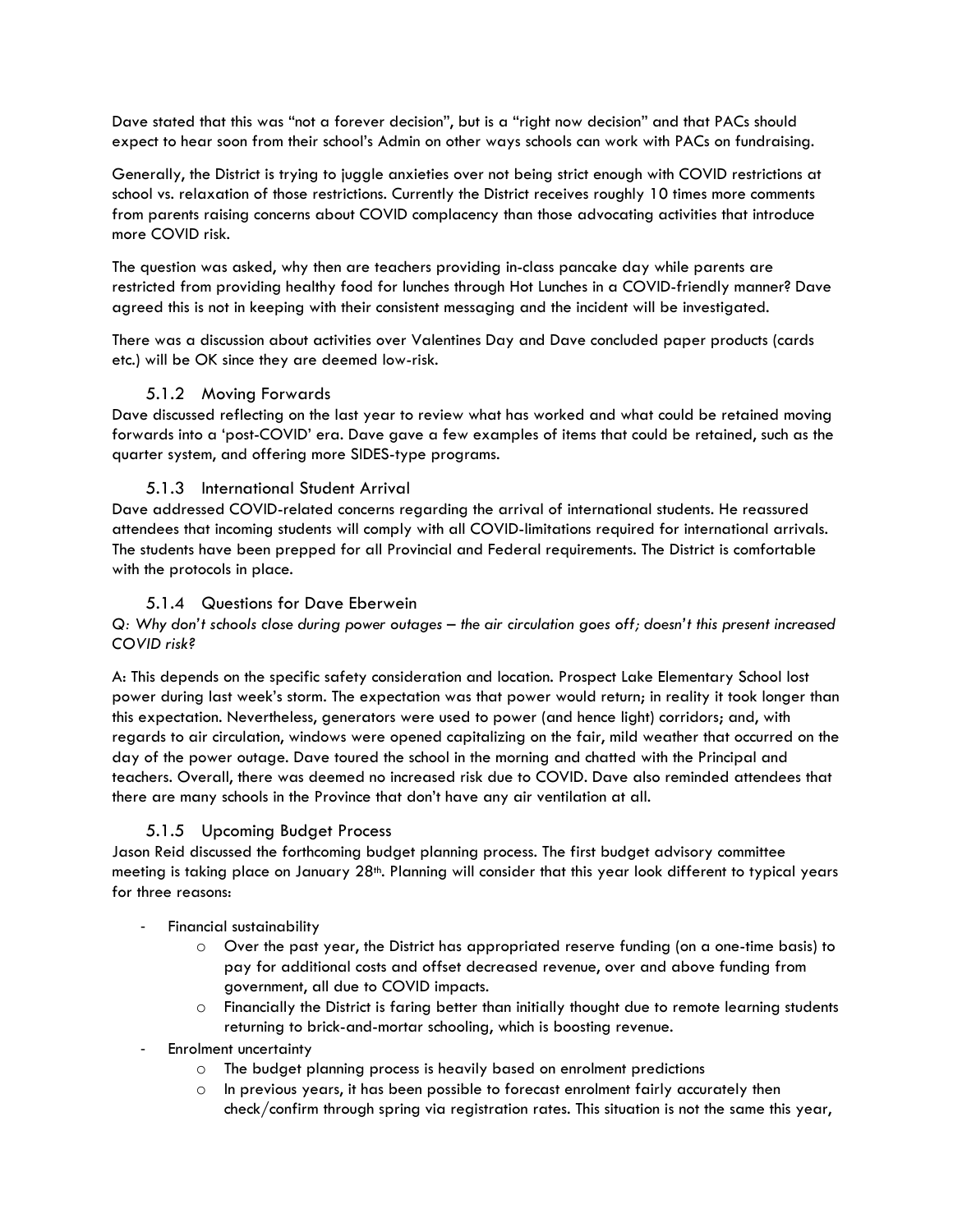due to COVID-driven fluctuations in enrolment. This uncertainty will have a knock-on effect on budget planning: if it's hard to forecast enrolment, it becomes hard to budget for next year.

- Provincial funding
	- o The Provincial Government has deferred the tabling of the provincial budget until April
	- o This delay affects the District's budgeting process, since the Province's budget feeds into the District budget.
	- $\circ$  The Ministry legally has to provide numbers by March 15<sup>th</sup> but they may have uncertainty too, which could manifest as a conservative budget estimate

The District will adjust and adapt as new information materializes.

#### *Q: Are there options if funding is reduced dramatically?*

A: Jason commented that the District will have to adjust budget planning as things unfold. The preliminary budget is done based on enrolment, then, once enrolment rates are known, adjustments are made (to staffing). The process is less about when the preliminary budget is submitted and more about the ability to staff schools (the risk being overstaffing). Fundraising is not an option; reserves are the main form of contingency.

#### 5.1.6 Remote Learning Update

Carly Hunter provided a brief update on remote learning (RL). One third of the 600 students that were originally enrolled in RL are still on it; the others either on the SIDES program or have returned to their home brick-and-mortar school. There are no plans to conclude the RL program; it'll keep going for as long as COVID stays rampant. There are, however, currently no plans to have a RL program in the 2021/2022 school year. Students are able to enter/exit the RL program every 6 weeks (even if they have never been in it before). February  $16<sup>th</sup>$  is the next transition date.

#### 5.1.7 Kindergarten Registration

Carly noted that the French immersion (FI) kindergarten registration process concluded today at 5 pm and there is a week between the French and English registrations. The District will go through the FI applications for the lottery and let parents know if they have a place; if so, they would give up their place in the English stream, thereby making more space for English registrants.

Carly discussed why the District had not employed an online registration process, like several neighbouring Districts. Carly said that we are all learning and adjusting during these COVID times and trying to accommodate the quick pace of life. The District needs time to solidify and confirm FI registration numbers ahead of English registration and there is insufficient time to implement an online process. Carly stated that COVID procedures were followed during in-person registration.

### *5.2 Saanich District Board of Trustees*

Nola Silzer provided an update on behalf of the trustees

The Board of Education is excited to be starting its strategic planning. The current 5-year plan was due to expire in June 2021; however, it has been extended until June 2022. Meanwhile, the Board will go through the process of developing the next strategic plan and will call on COPACS / parents through extensive consultation. The Board has hired a consultant (Mike McKay) to help with the process. More info to come before the next meeting.

#### *Q: How does the strategic plan inform business/District planning?*

A: The strategic plan identifies 4-6 priorities. These priorities get reflected in budget planning and risk management planning.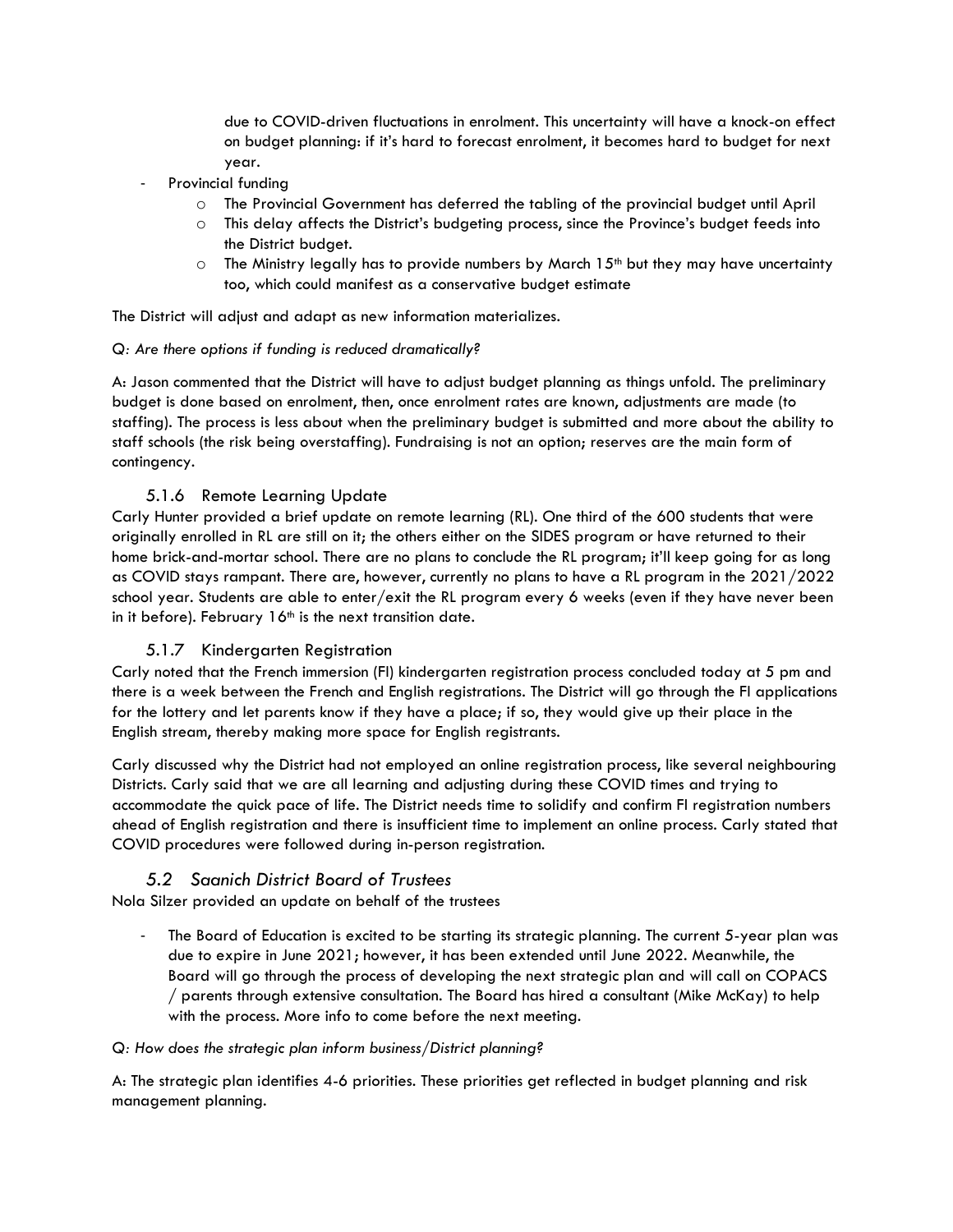## *5.3 Saanich Teachers' Association (President)*

Don Peterson provided an update on behalf or the Saanich Teachers' Association (STA). Don noted that teachers are quite anxious about COVID protocols and what happens when exposures do come. Any increased contact will increase anxiety among staff.

Parents of Grades 4 and 7 students will be affected by the Foundation Skills Assessment. The BC Teachers' Federation is opposed to the FSA because the data can be used to rank schools, but data collected this year will be anomalous, thereby compromising comparisons across years. The FSAs have been postponed to February. Letters from the STA will be posted to parents soon. The letter informs parents that they can, if they wish, withdraw from the FSA. The BCTF will be advocating to cancel the FSA.

## **6 COPACS Executive Reports**

## *6.1 President*

Monique provided a written report, provided below, and the following key points were discussed.

- The Tri-district Parent Education evening on digital literacy is coming up on the  $19<sup>th</sup>$  and  $20<sup>th</sup>$ February.
- Ryan Lacasse, who is in charge of Safety and Operations at Saanich Schools, has arranged a bulk-ordering deal with Total Prepare. Information on the details will come from COPACS when the deal is finalized and will be posted on the COPACS website. Presumably, this deal will be ongoing, not a one-off.
- The Parent Involvement Meeting will take place on March 11<sup>th</sup> 7pm. The focus will be on mental health. Since this date coincides with the March COPACS meeting, and there are a lot of other PAC-related activities around that time, it was decided that we would forego the March COPACS meeting.
- There was a discussion about enrolment, especially with respect to French Immersion registration, and shared experiences across the District.
- There was a brief discussion about FSAs and what the parent opinion was. There was mixed concern but it was noted that the debate is more relevant at 'higher Provincial' levels. The main debate is whether the Province should be doing them this year. The Board of trustees plans to express their opinion that the FSAs should be scrapped this year.

### *6.2 Vice Presidents*

### No update

### *6.3 Treasurer*

Craig Morton provided a financial update. Only minor administrative fees.

Gaming fund balance: \$3,849; Operating fund balance: \$5,891

### *6.4 Board Committee Representative*

- The Secretary Treasurer provided an update on the Federal Safe Return to Class Fund (FSRF) which is money the federal government gave to provinces and territories to help local school boards deal with the COVID 19 pandemic. The district received 1.4 million in the fall and is set to receive a second installment this January. Staff members are recommending an increase in the amount allocated for computer equipment to provide remote learning (from \$40, 000 to \$100, 000) with residual to be used to offset teaching costs in excess of funded enrolment in "brick and mortar" schools. Another need recently identified is increased outreach to improve student engagement. It is being proposed to use \$50, 000 out of the 2nd installment once received to do this outreach work.

- White Road property Update: A grant application has gone to the Minister to develop this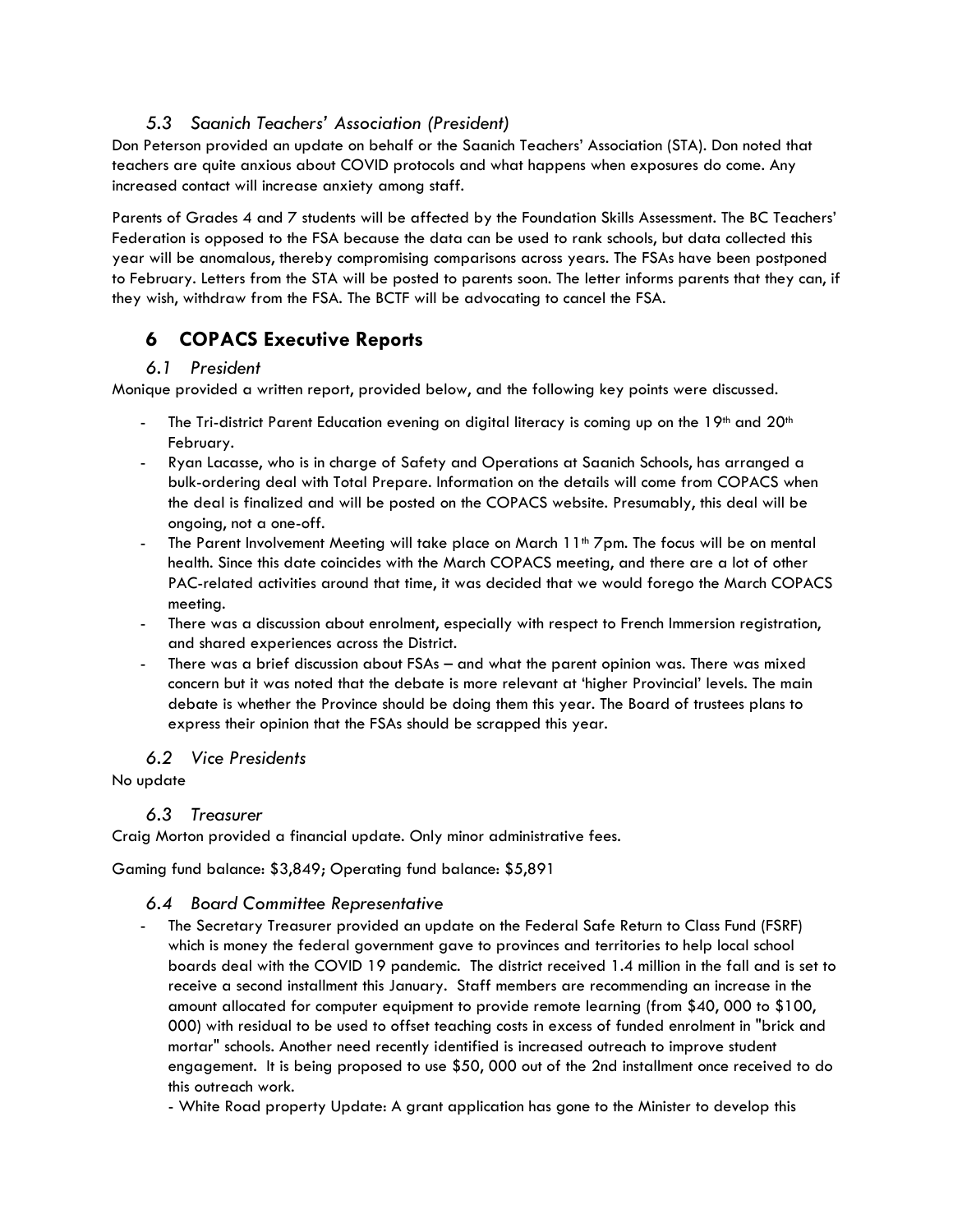childcare space. The District plans to push ahead with a zoning application with the municipality. - Policy Review: James encouraged attendees to review the Policy changes and provide feedback to the Board.

- Finally, there was a discussion about what parents could/should do if we see major cuts in funding next year. Key points were:
	- o Do not feel bad about advocating for kids it is not about politics; it is about getting the best for kids; and
	- o Advocating for kids can/should be done in collaboration with our education partners.

## **7 Old Business**

None discussed.

## **8 New Business**

There was a discussion about children wearing masks in schools, and the general shift towards all children wearing masks to prevent COVID spread. While there has been no strict directive from the Province, some children choose to or have been asked to by their teachers, parents or both. The Teachers' Union has requested parents to ask their children to opt to wear masks. Some teachers have class-specific etiquette.

## **9 Adjournment**

Motion to adjourn proposed by: James Taylor; seconded by: Wendy Bird. Meeting adjourned at 8:50 pm.

Next Meeting Scheduled for: February 11th, 2021